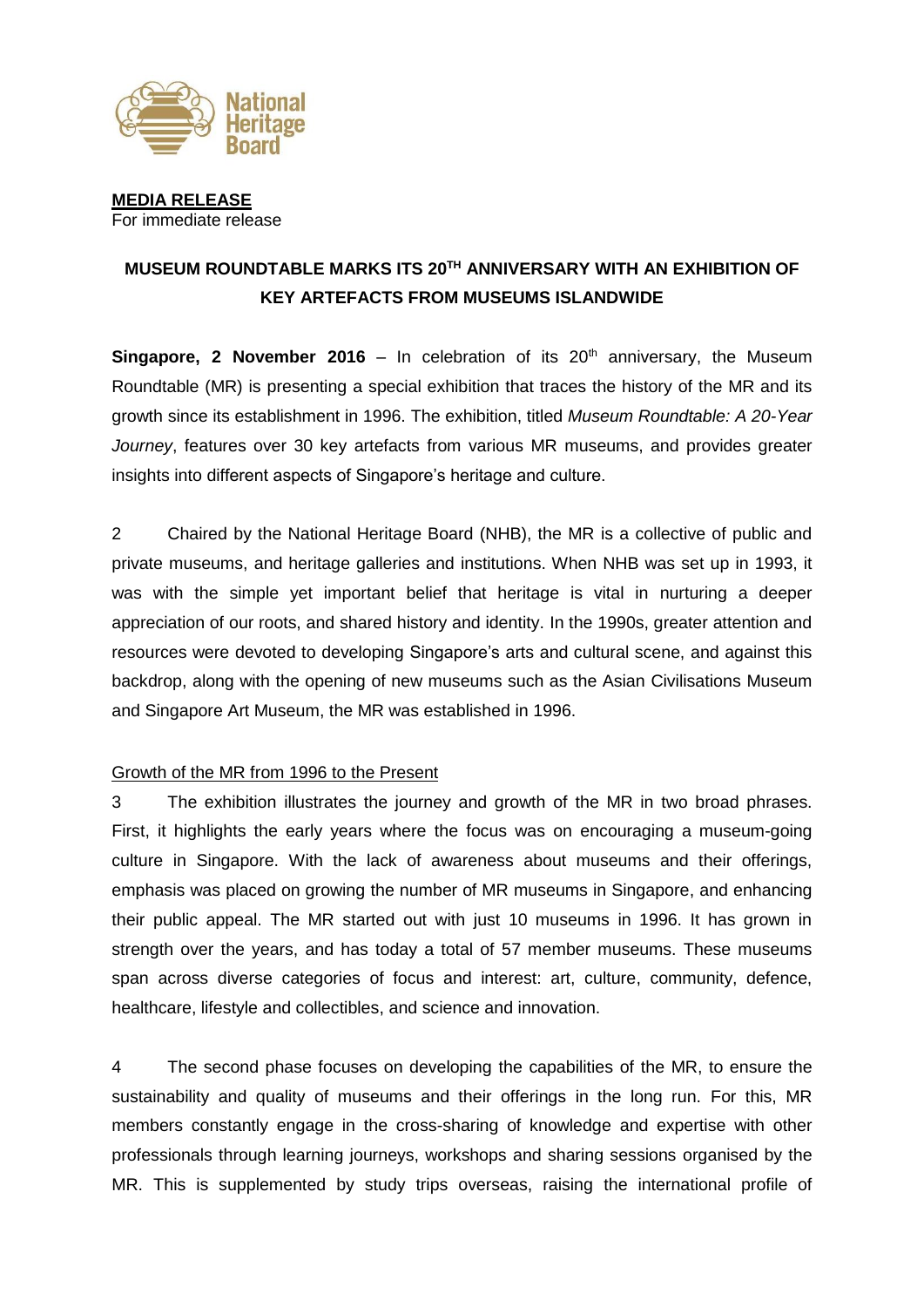

Singapore museums, while establishing links with other museum associations world-wide. Today, the building of capabilities remains a key focus of the MR, enabling it to keep abreast with museums internationally.

5 Mr Alvin Tan, Assistant Chief Executive (Policy & Community), NHB, said: "The Museum Roundtable has played, and will continue to play, a key role in the development of a vibrant and diverse museum landscape in Singapore. Through the growing network of Museum Roundtable members, NHB is able to ensure that Singapore's heritage has an extended reach and expanded resonance with different segments of the public. We hope that the exhibition will raise the public's awareness of the richness and diversity of the museum landscape in Singapore, and encourage the public to visit our Museum Roundtable members to experience for themselves different aspects of Singapore's heritage."

6 *Museum Roundtable: A 20-Year Journey* showcases a specially curated selection of key artefacts from 16 participating MR members. This includes items such as those linked with traditional Malay practices involving the burying of placenta after childbirth from the Malay Heritage Centre; handcrafted wooden dolls that were a means of livelihood for homeless girls from the MINT Museum of Toys; tiles from Former Nanyang University Library and Administration Building; and clay figures developed in 1946 by an American psychologist as personality tests from the Woodbridge Museum.

7 *Museum Roundtable: A 20-Year Journey* runs from 2 November 2016 till 26 February 2017, at the National Museum of Singapore, The Concourse. Admission is free.

For more information, please refer to [www.museums.com.sg,](http://www.museums.com.sg/) and the following Annexes:

- **Annex A** List of highlight artefacts
- **Annex B** List of participating MR museums in the exhibition
- **Annex C** List of MR museums and categories

*- END -*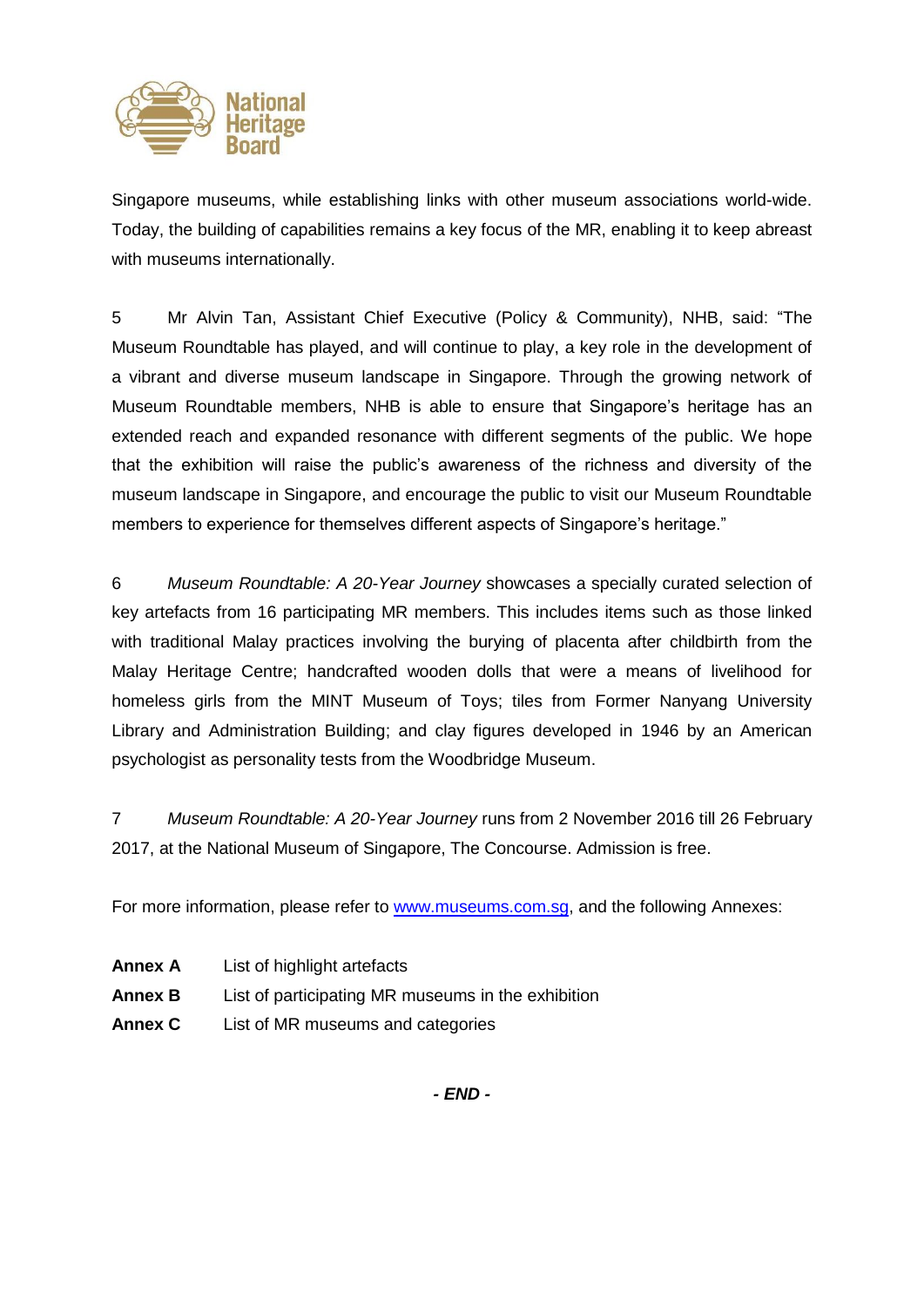

#### **For media enquiries, kindly contact:**

Cherell Soon Tate Anzur DID: 6221 5651 Email: [cherell.soon@tateanzur.com](mailto:cherell.soon@tateanzur.com)

#### **About National Heritage Board**

The National Heritage Board (NHB) was formed on 1 August 1993. As the custodian of Singapore's heritage, NHB is responsible for telling the Singapore story, sharing the Singaporean experience and imparting our Singapore spirit.

NHB's mission is to preserve and celebrate the shared heritage of our diverse communities, for the purpose of education, nation-building and cultural understanding. It manages the national museums and heritage institutions, and sets policies relating to heritage sites, monuments and the national collection. Through the national collection, NHB curates heritage programmes and presents exhibitions to connect the past, present and future generations of Singaporeans. NHB is a statutory board under the Ministry of Culture, Community and Youth. Please visit [www.nhb.gov.sg](http://www.nhb.gov.sg/) for more information.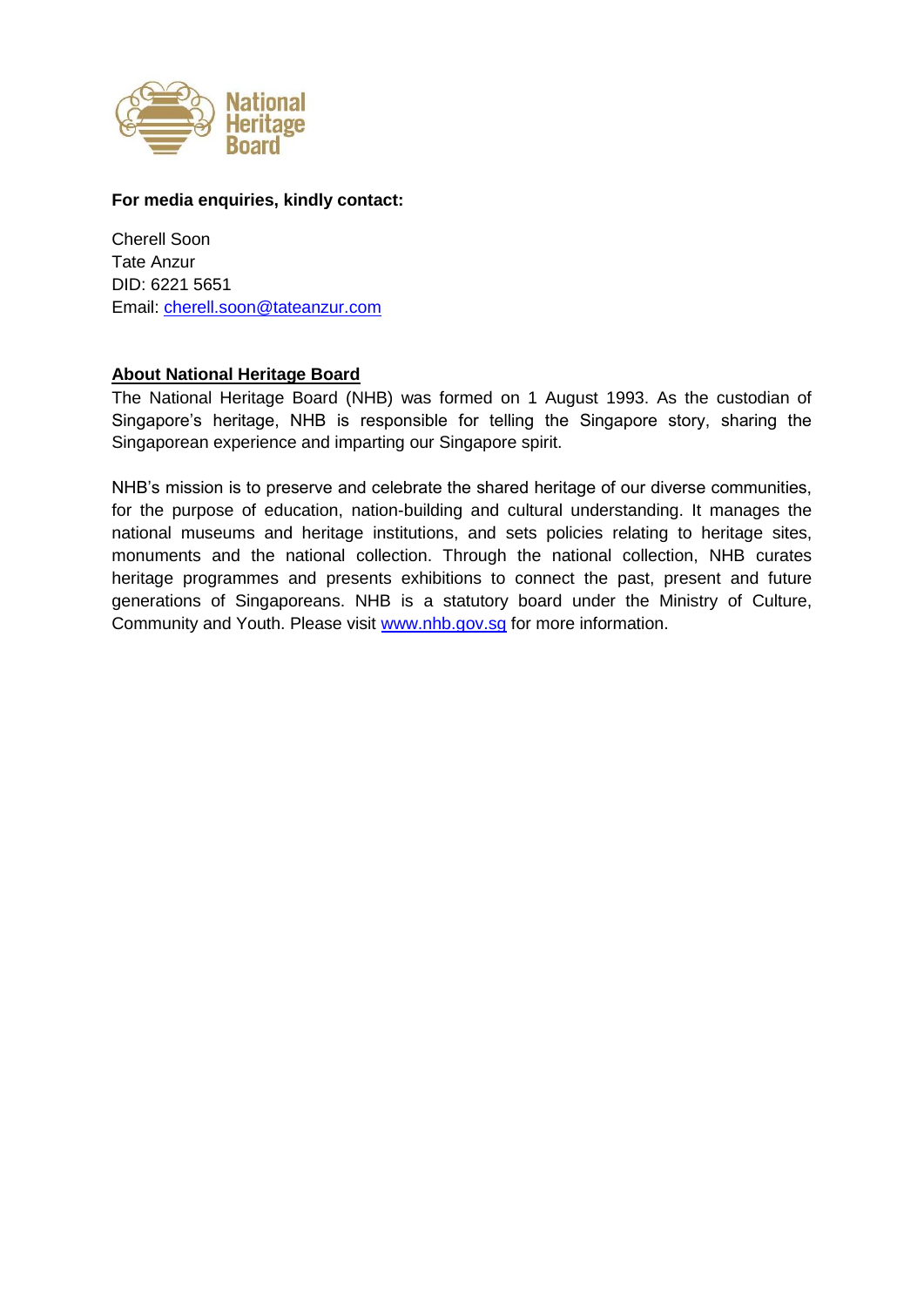

### **ANNEX A**

### **HIGHLIGHTS OF THE MUSEUM ROUNDTABLE: A 20-YEAR JOURNEY EXHIBITION**

| <b>Category</b> | <b>Image</b> | <b>Artefact</b>                                                                                                                                                                                                                                                                                                                                                                                                                                                                                                                                                                                                                                                              |
|-----------------|--------------|------------------------------------------------------------------------------------------------------------------------------------------------------------------------------------------------------------------------------------------------------------------------------------------------------------------------------------------------------------------------------------------------------------------------------------------------------------------------------------------------------------------------------------------------------------------------------------------------------------------------------------------------------------------------------|
| Art             |              | A pair of maquettes, Wealth and                                                                                                                                                                                                                                                                                                                                                                                                                                                                                                                                                                                                                                              |
|                 |              | <b>Contentment (1974)</b>                                                                                                                                                                                                                                                                                                                                                                                                                                                                                                                                                                                                                                                    |
|                 |              | On Ioan from the NUS Museum                                                                                                                                                                                                                                                                                                                                                                                                                                                                                                                                                                                                                                                  |
|                 |              | Commissioned by the Development Bank of<br>Singapore in 1974, the sculptures were first<br>displayed in the atrium of the Plaza<br>Singapura shopping centre. They were<br>designed to represent the newfound wealth<br>of an industrialising Singapore in the 1970s<br>and were subsequently donated to the<br>National University of Singapore in 1997 by<br>the artist Ng Eng Teng.                                                                                                                                                                                                                                                                                       |
|                 |              | Wealth presents a female figure in a rested<br>position, with hands placed gently over the<br>stomach, while Contentment features a<br>female figure lying on her stomach,<br>caressing herself with her hands.                                                                                                                                                                                                                                                                                                                                                                                                                                                              |
|                 |              | On display here are the maquettes, models<br>of the actual sculptures that are currently<br>displayed in front of the University Cultural<br>Centre at NUS.                                                                                                                                                                                                                                                                                                                                                                                                                                                                                                                  |
| Art             |              | <b>Propeller Group (2007)</b><br>UH By                                                                                                                                                                                                                                                                                                                                                                                                                                                                                                                                                                                                                                       |
|                 | 07,05        | On Ioan from Singapore Art Museum<br>This life-size video projection features the<br>vord "Uh" as a graffiti tag on various<br>public walls throughout Ho Chi Minh City.<br>Is traffic whizzes by on the streets and<br>pedestrians stroll past the work, the viewer<br><b>allises</b> that the tag isn't part of the<br>physical landscape at all. This video work is<br>a piece in a larger body of work that<br>explores the quickly changing cultural and<br>physical Vietnamese landscape and the<br>youth that are trying to navigate these<br>changes as they adapt and develop new<br>strategies such as modern American graffiti<br>for individual self-expression. |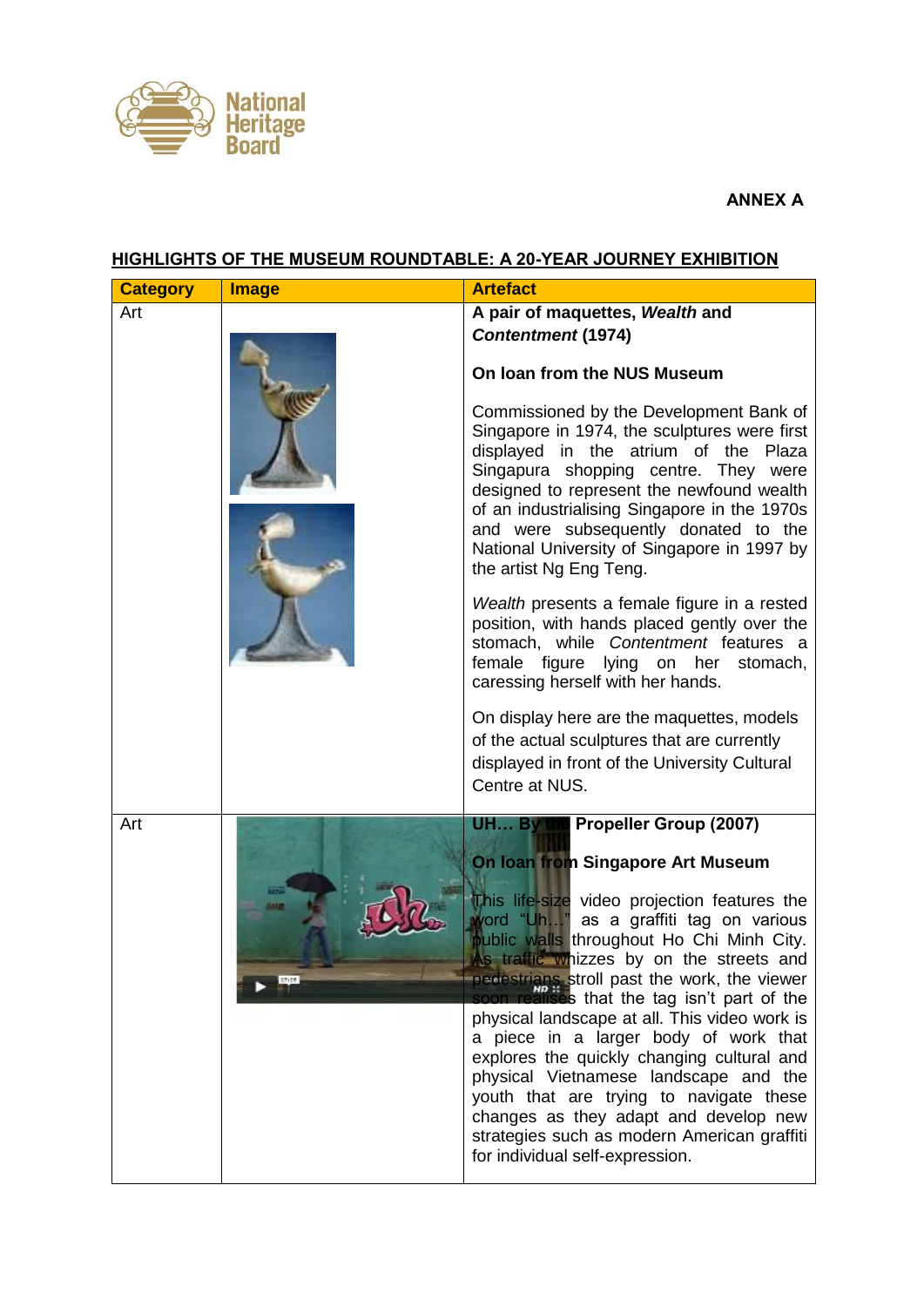

|                        | Propeller Group was founded in 2006 by<br>Phunam, Matt Lucero and Tuan Andrew<br>This<br>video<br>projection<br>Nguyen.<br>was<br>commissioned by SAM for the Singapore<br>Biennale 2011 and later became part of<br>SAM's collection, reflecting the museum's<br>mission of introducing contemporary art<br>from the region to local audiences.                                                                                                                                                                                   |
|------------------------|------------------------------------------------------------------------------------------------------------------------------------------------------------------------------------------------------------------------------------------------------------------------------------------------------------------------------------------------------------------------------------------------------------------------------------------------------------------------------------------------------------------------------------|
| Culture &<br>Community | A uri pot from archaeological digs at<br>Istana Kampong Gelam (2000)                                                                                                                                                                                                                                                                                                                                                                                                                                                               |
|                        | On Ioan from Malay Heritage Centre                                                                                                                                                                                                                                                                                                                                                                                                                                                                                                 |
|                        | In Malay culture, the uri (placenta) is<br>traditionally considered the baby's "twin" in<br>the womb and hence requires a proper<br>burial after it is delivered. The mak bidan<br>(midwife) would clean and dress the<br>placenta and umbilical cord in a piece of<br>white cloth, together with several spices and<br>a small sharp object, reciting the proper<br>jampi (incantation or prayer) before burying<br>it near a young tree.                                                                                         |
|                        | Found during an archeological dig of Istana<br>Kampong Gelam in 2000, this uri pot is one<br>of several dug up from the site, and sheds<br>light on the social history of the early<br>residents in that particular area.                                                                                                                                                                                                                                                                                                          |
| Culture &<br>Community | Tea set belonging to the Aeria family<br>with the mark "Made in Occupied Japan"<br>(1952)                                                                                                                                                                                                                                                                                                                                                                                                                                          |
|                        | On Ioan from Eurasian Heritage Centre                                                                                                                                                                                                                                                                                                                                                                                                                                                                                              |
|                        | With the end of World War Two, the United<br>States led the Allied Powers in the<br>occupation and demilitarisation of Japan in<br>1945. Items manufactured in Japan and<br>exported for revenue had to be printed with<br>markings such as "Occupied Japan" or<br>"Made in Occupied Japan". With the signing<br>of the Peace Treaty on 8 September 1951<br>which ended the Allied Occupation and<br>restored full sovereignty to Japan, these<br>marks were no longer used after 1952.<br>This tea set was donated by Kevin N. M. |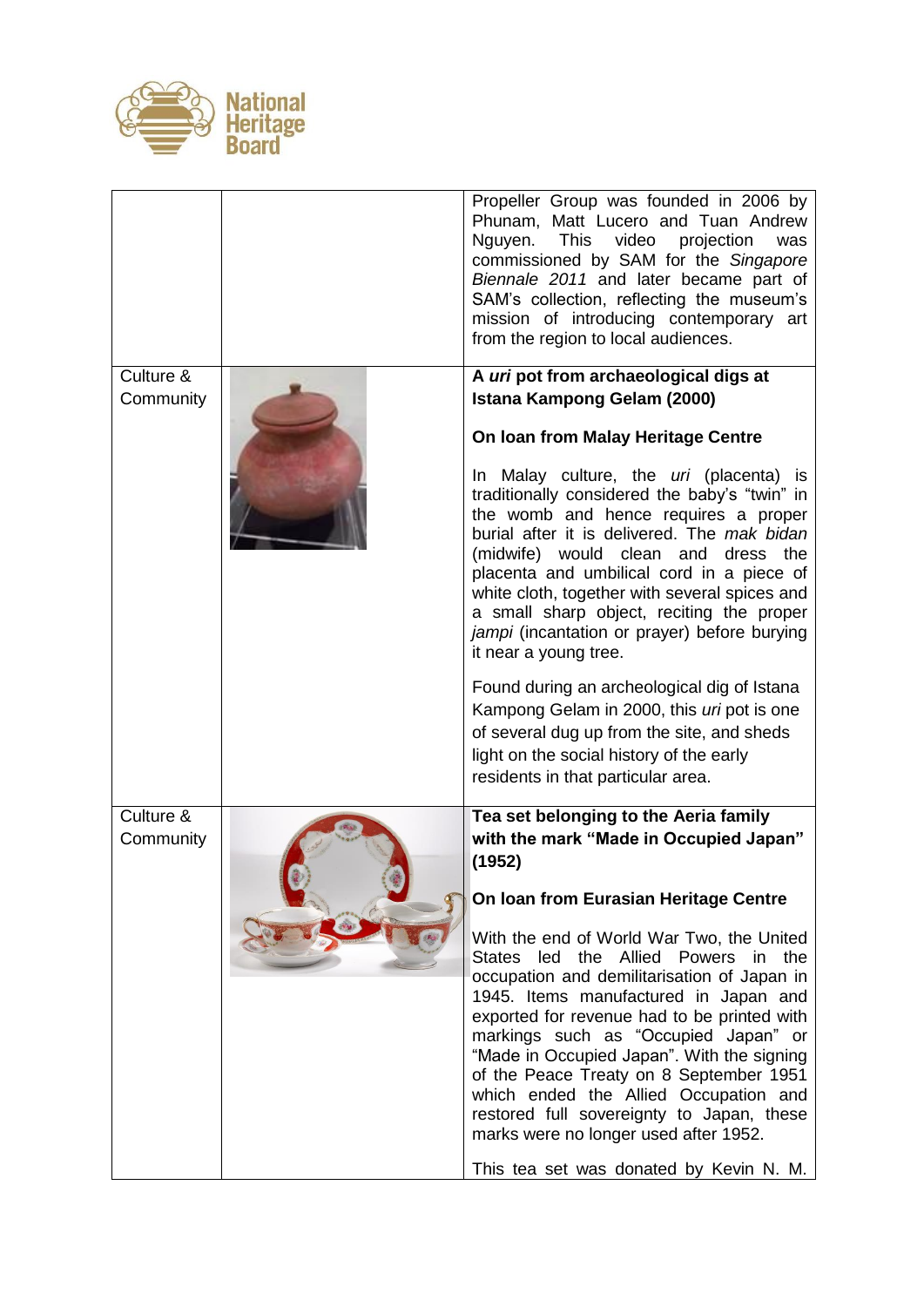

|                        | Aeria, former Chairman of the Eurasian<br>Heritage Centre. Apart from its historical<br>significance, this well-cherished tea set was<br>chosen to reflect how tea time is an<br>tradition<br>important<br>for<br>the<br>Eurasian<br>community, inherited from their European<br>ancestors.                                                                                                                                                                                                                                                                                                                                                                                                              |
|------------------------|----------------------------------------------------------------------------------------------------------------------------------------------------------------------------------------------------------------------------------------------------------------------------------------------------------------------------------------------------------------------------------------------------------------------------------------------------------------------------------------------------------------------------------------------------------------------------------------------------------------------------------------------------------------------------------------------------------|
| Culture &              | <b>Kasut manek (Beaded shoes) (c1950s)</b>                                                                                                                                                                                                                                                                                                                                                                                                                                                                                                                                                                                                                                                               |
| Community              | <b>On loan</b> from The Intan<br>Beadwork, and beaded shoes in particular,<br>is an integral part of Peranakan material<br>culture. The design on the shoes on the left<br>depicts a deer hiding among the bushes<br>and from the winged design on the sides of<br>the shops, this pair of shoes was likely worn<br>by Babas (Peranakan men).                                                                                                                                                                                                                                                                                                                                                            |
|                        | The other pair of beaded shoes features a<br>delightful image of a girl with her puppy.<br>Such shoes were often worn by Nyonyas<br>(Peranakan women) to accompany their<br>traditional attire, the kebaya.                                                                                                                                                                                                                                                                                                                                                                                                                                                                                              |
| Culture &<br>Community | <b>Tiles from former Nanyang University</b><br><b>Library and Administration Building</b><br>(1950s)                                                                                                                                                                                                                                                                                                                                                                                                                                                                                                                                                                                                     |
|                        | On Ioan from Chinese Heritage Centre<br>Nanyang University faced declining student<br>enrolment in the 1970s. In late 1979, British<br>academic Frederick Dainton presented his<br>views on the future of university education<br>in Singapore and suggested merging<br>Nanyang University and the University of<br>Singapore. In August 1980, Nanyang<br>University closed its doors and merged with<br>the University of Singapore to create the<br>National University of Singapore. These<br>taken from the<br>original<br>tiles<br>were<br>Administration<br><b>Building</b><br>of<br>Nanyang<br>University during renovations in the early<br>2000s, after it was gazetted a National<br>Monument. |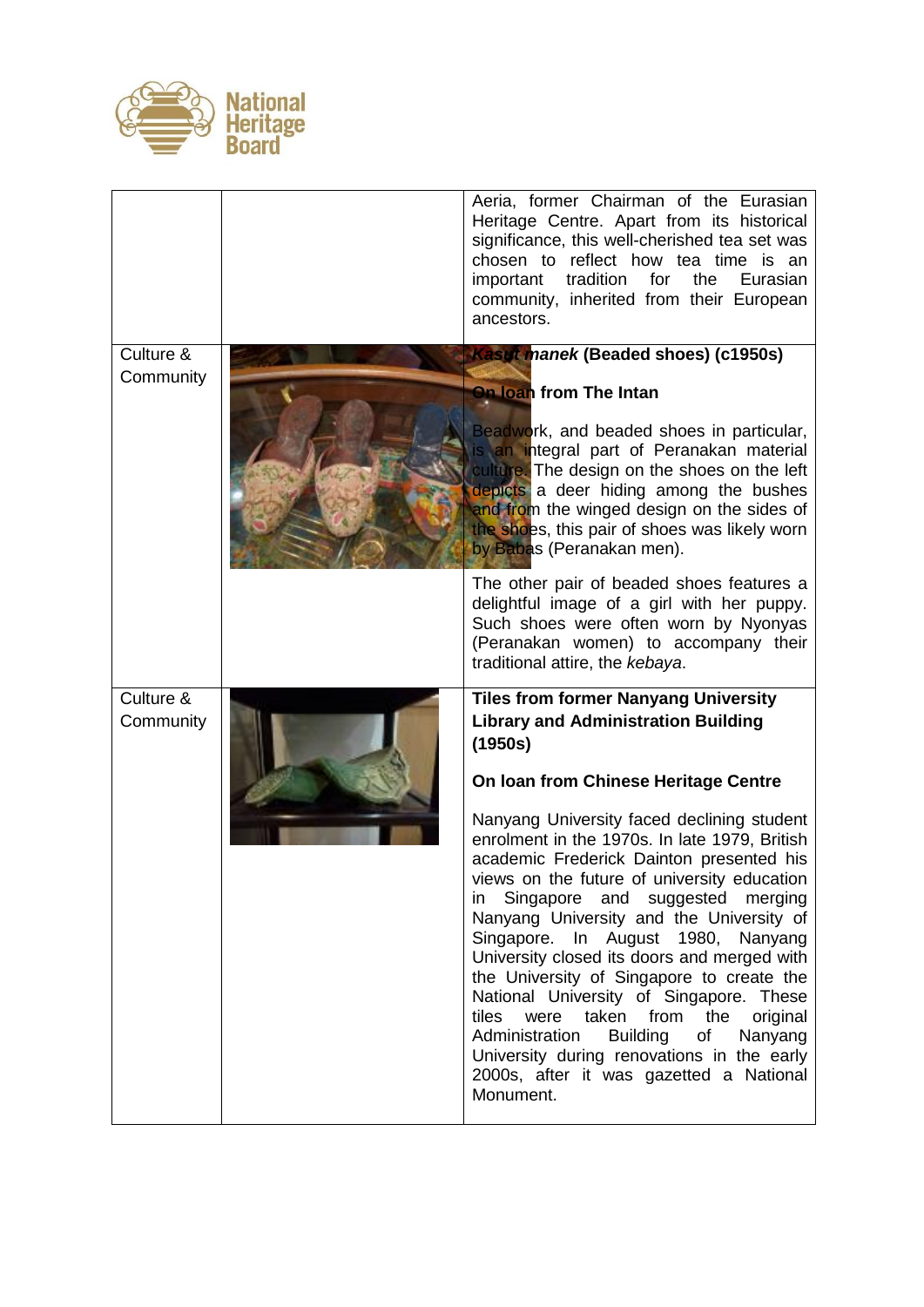

| Defence    |                                                                                                                                                                                                                                                                                                                                                                                                                                                                                                                                                                                    | Ashtray belonging to the late Mrs                                                                                                                                                                                                                                                                                                                                                                                                                                        |
|------------|------------------------------------------------------------------------------------------------------------------------------------------------------------------------------------------------------------------------------------------------------------------------------------------------------------------------------------------------------------------------------------------------------------------------------------------------------------------------------------------------------------------------------------------------------------------------------------|--------------------------------------------------------------------------------------------------------------------------------------------------------------------------------------------------------------------------------------------------------------------------------------------------------------------------------------------------------------------------------------------------------------------------------------------------------------------------|
|            |                                                                                                                                                                                                                                                                                                                                                                                                                                                                                                                                                                                    | Elizabeth Mary Uniacke (December 1942)                                                                                                                                                                                                                                                                                                                                                                                                                                   |
|            |                                                                                                                                                                                                                                                                                                                                                                                                                                                                                                                                                                                    | On Ioan from Changi Museum                                                                                                                                                                                                                                                                                                                                                                                                                                               |
|            |                                                                                                                                                                                                                                                                                                                                                                                                                                                                                                                                                                                    | This ashtray belonged to the late Mrs<br>Elizabeth Mary Uniacke, who served as a<br>physiotherapist in the Singapore General<br>Hospital. Along with other civilian internees,<br>she would have been interned at Changi<br>Prison at first but subsequently moved to<br>Sime Road Camp in May 1944 to free up<br>the space at Changi for POWs. This ashtray<br>was fashioned from a coconut shell, while<br>newspapers served as paper for rolling<br>cigarettes.       |
| Defence    | $17^{14}$ pr. 1971                                                                                                                                                                                                                                                                                                                                                                                                                                                                                                                                                                 | Letter to parents from NS personnel<br>serving National Service (27 December<br>1976)                                                                                                                                                                                                                                                                                                                                                                                    |
|            | <b>Low Frital</b><br>when I and Softed and seven holy tempore.<br>Sent loving paper process working that formula                                                                                                                                                                                                                                                                                                                                                                                                                                                                   | Paper                                                                                                                                                                                                                                                                                                                                                                                                                                                                    |
|            | - with stated chiefs - Hen such water.<br>J. Will be school for comp to Propag.<br>In Training -<br>$\begin{array}{ll} \displaystyle \frac{1}{2} \begin{bmatrix} \mathbf{1}_{\mathbf{1}} & \mathbf{1}_{\mathbf{1}} & \mathbf{1}_{\mathbf{1}} \\ \mathbf{1}_{\mathbf{1}} & \mathbf{1}_{\mathbf{1}} & \mathbf{1}_{\mathbf{1}} \\ \mathbf{1}_{\mathbf{1}} & \mathbf{1}_{\mathbf{1}} & \mathbf{1}_{\mathbf{1}} \\ \mathbf{1}_{\mathbf{1}} & \mathbf{1}_{\mathbf{1}} & \mathbf{1}_{\mathbf{1}} \\ \mathbf{1}_{\mathbf{1}} & \mathbf{1}_{\mathbf{1}} & \mathbf{1}_{\mathbf{1}} \\ \math$ | On Ioan from the Army Museum                                                                                                                                                                                                                                                                                                                                                                                                                                             |
|            |                                                                                                                                                                                                                                                                                                                                                                                                                                                                                                                                                                                    | This letter written by an NS personnel to his<br>parents discusses his army routine as well<br>as his worry of a "communication barrier".<br>From this letter, one can infer that soldiers<br>did not always share a common language<br>back then.                                                                                                                                                                                                                       |
| Healthcare |                                                                                                                                                                                                                                                                                                                                                                                                                                                                                                                                                                                    | <b>Clay figures used in a Personality Test</b><br>(possibly 1950s)                                                                                                                                                                                                                                                                                                                                                                                                       |
|            |                                                                                                                                                                                                                                                                                                                                                                                                                                                                                                                                                                                    | On loan from the Woodbridge Museum                                                                                                                                                                                                                                                                                                                                                                                                                                       |
|            |                                                                                                                                                                                                                                                                                                                                                                                                                                                                                                                                                                                    | Twitchell-Allen<br><b>Three-Dimensional</b><br>The<br>Personality Test was developed in 1946 by<br>American psychologist Doris Twitchell-Allen.<br>This set of 28 clay figures was used in<br>clinical practice to portray personality<br>dynamics. The figures<br>include simple<br>rectangular<br>and curved<br>polygons to<br>represent well-established gestalts, and one<br>figure.<br>vague<br>human<br>The<br>patient's<br>responses to the figures were recorded |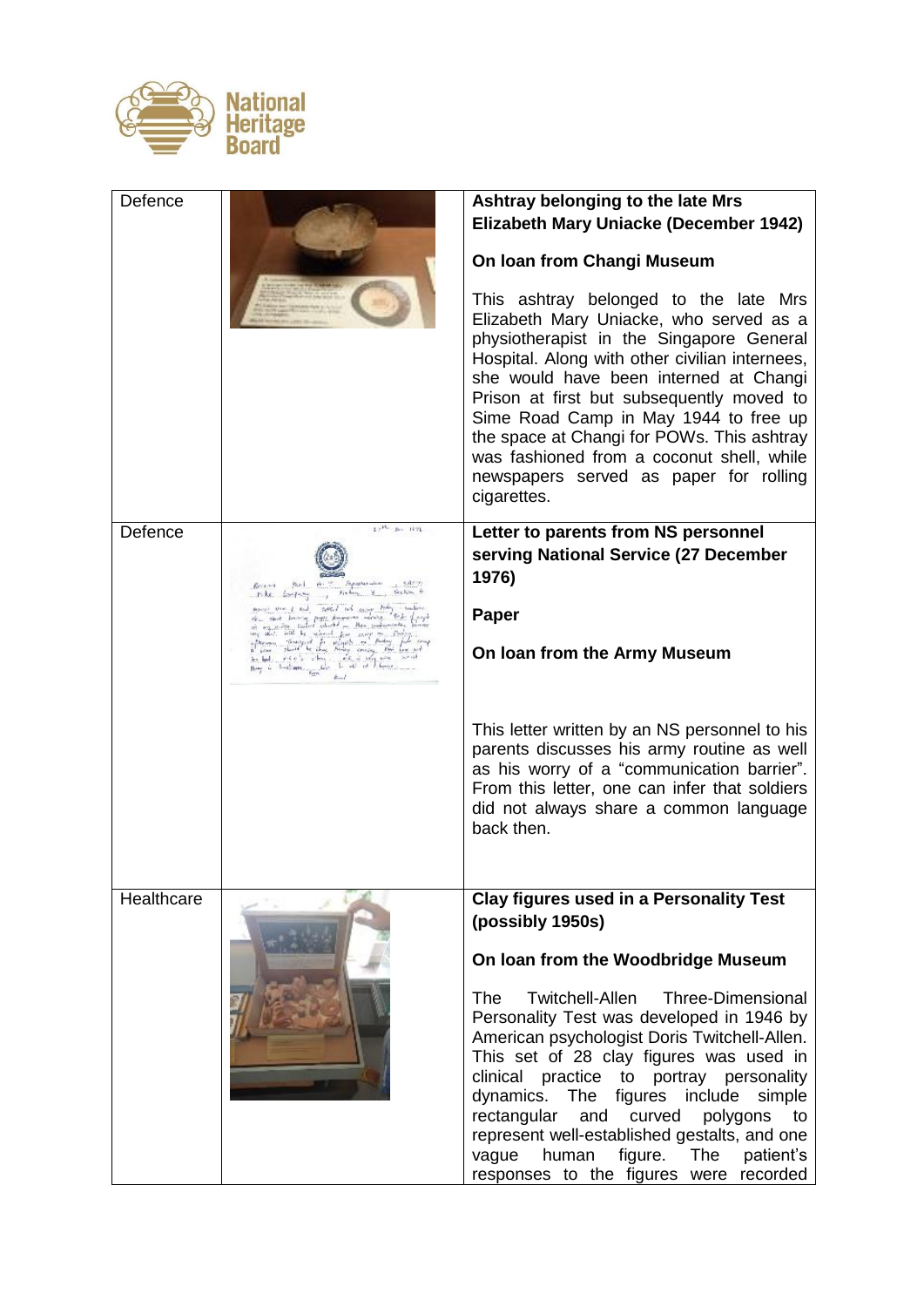

|                             | during a period of inquiry. This test utilised<br>unstructured patterns to project concepts<br>and feelings that the subject might possess.                                                                                                                                                                                                                                                                                                                                                                                                                                                     |
|-----------------------------|-------------------------------------------------------------------------------------------------------------------------------------------------------------------------------------------------------------------------------------------------------------------------------------------------------------------------------------------------------------------------------------------------------------------------------------------------------------------------------------------------------------------------------------------------------------------------------------------------|
| Lifestyle &                 | "Door of Hope" dolls (1900s-1940s)                                                                                                                                                                                                                                                                                                                                                                                                                                                                                                                                                              |
| collectibles                | On loan from MINT Museum of Toys                                                                                                                                                                                                                                                                                                                                                                                                                                                                                                                                                                |
|                             | The MINT Museum of Toys houses a<br>collection of 150 "Door of Hope" Mission<br>Dolls. One on display here features a nanny<br>carrying a baby on her back.                                                                                                                                                                                                                                                                                                                                                                                                                                     |
|                             | Door of Hope is a mission group that<br>worked in China during the 1910s to 1920s.<br>They took in girls who were at risk and gave<br>them the basic necessities and skills to<br>survive. The girls were taught how to sew<br>clothes for the dolls, which they sold for a<br>modest income. The dolls were all hand-<br>painted and hand-carved from pear wood.                                                                                                                                                                                                                               |
|                             | These unique dolls were selected for<br>display as they were not just for play, but<br>also a means of livelihood for the homeless<br>girls in the Door of Hope mission group.                                                                                                                                                                                                                                                                                                                                                                                                                  |
| Lifestyle &<br>collectibles | <b>Singapore Youth Olympic Games Torch</b><br>(2010)<br><b>On toan from Singapore Sports Museum</b>                                                                                                                                                                                                                                                                                                                                                                                                                                                                                             |
|                             | Singapole hosted the inaugural Summer<br>Youth O<br>$\mathsf{c}$<br>Games in 2010.<br><b>The</b><br>Journey of the<br>Youth Olympic Flame serves<br>to $\alpha$<br>mined the youth of the world to the<br>ment while inspiring them<br>with the Olympic spirit. The flame travelled a<br>total of seven cities, beginning in Greece as<br>per Olympic tradition and finally ending in<br>Singapore. Sixteen-year-old student Tay Shi<br>Pei was Singapore's first torchbearer, after<br>receiving the flame from then Education<br>Minister Ng Eng Hen at CHIJ Secondary<br>School (Toa Payoh). |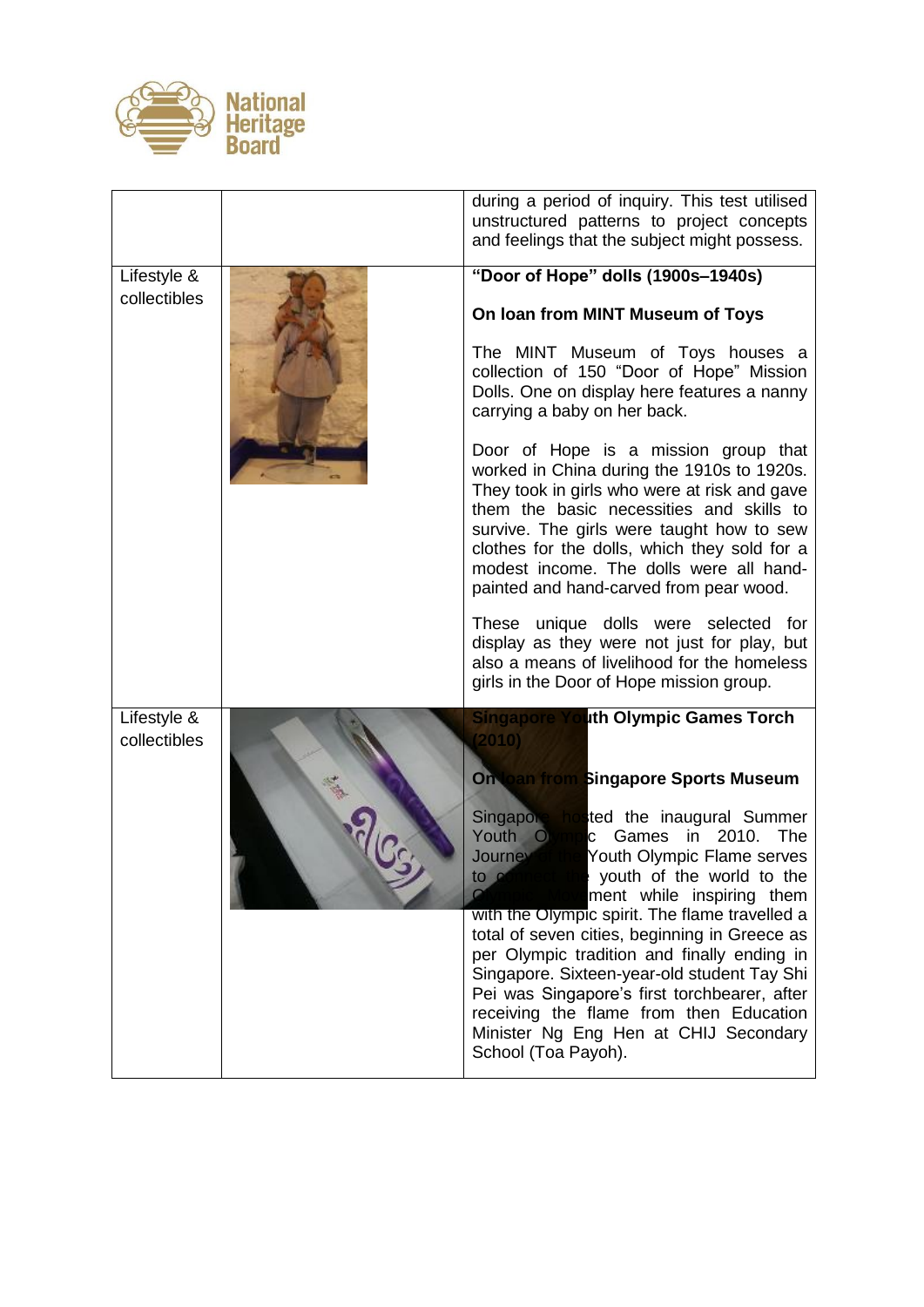

| Lifestyle &<br>collectibles |                       | Prehistoric Malaya by Michael Willmer<br>Forbes Tweedie (1955)                                                                                                                                                                                                                                                                                                                                                                                                                                                                                                                                      |
|-----------------------------|-----------------------|-----------------------------------------------------------------------------------------------------------------------------------------------------------------------------------------------------------------------------------------------------------------------------------------------------------------------------------------------------------------------------------------------------------------------------------------------------------------------------------------------------------------------------------------------------------------------------------------------------|
|                             | Prebistoric<br>Malaya | On loan from the National Library,<br><b>Singapore</b>                                                                                                                                                                                                                                                                                                                                                                                                                                                                                                                                              |
|                             |                       | This book provides a summarised account<br>of the early history of the Malay Archipelago<br>through archaeological findings. It was<br>written by Michael Tweedie, who was then<br>Director of the Raffles<br>the<br>Museum.<br>Tweedie wrote that despite the absence of<br>sites in Malaysia like Angkor Wat and the<br>fossils of Homo erectus (the ancestor of<br>human beings), the discovery of stone tools<br>and pot shards confirm that Malaya was<br>inhabited from as early as 10,000 years<br>ago. The text is illustrated with line drawings<br>by K. M. Foong, a staff of the museum. |
| National<br><b>History</b>  |                       | First National Flag on stamp (3 June<br>1960)                                                                                                                                                                                                                                                                                                                                                                                                                                                                                                                                                       |
|                             |                       | On Ioan from Singapore Philatelic<br><b>Museum</b>                                                                                                                                                                                                                                                                                                                                                                                                                                                                                                                                                  |
|                             |                       | In 1959, the United Kingdom granted<br>Singapore statehood and full internal self-<br>government. A new state flag was created<br>by a committee led by then Deputy Prime<br>Minister Toh Chin Chye to replace the<br>Union Jack. It was unveiled together with<br>the state crest on 3 December 1959, when<br>the Yang di-Pertuan Negara (Head of State)<br>Yusof Ishak was sworn in.                                                                                                                                                                                                              |
|                             |                       | The state flag was featured on postage<br>June<br>1960<br>stamps<br>on<br>3<br>as<br>a<br>commemorative issue for Singapore's first<br>National Day.                                                                                                                                                                                                                                                                                                                                                                                                                                                |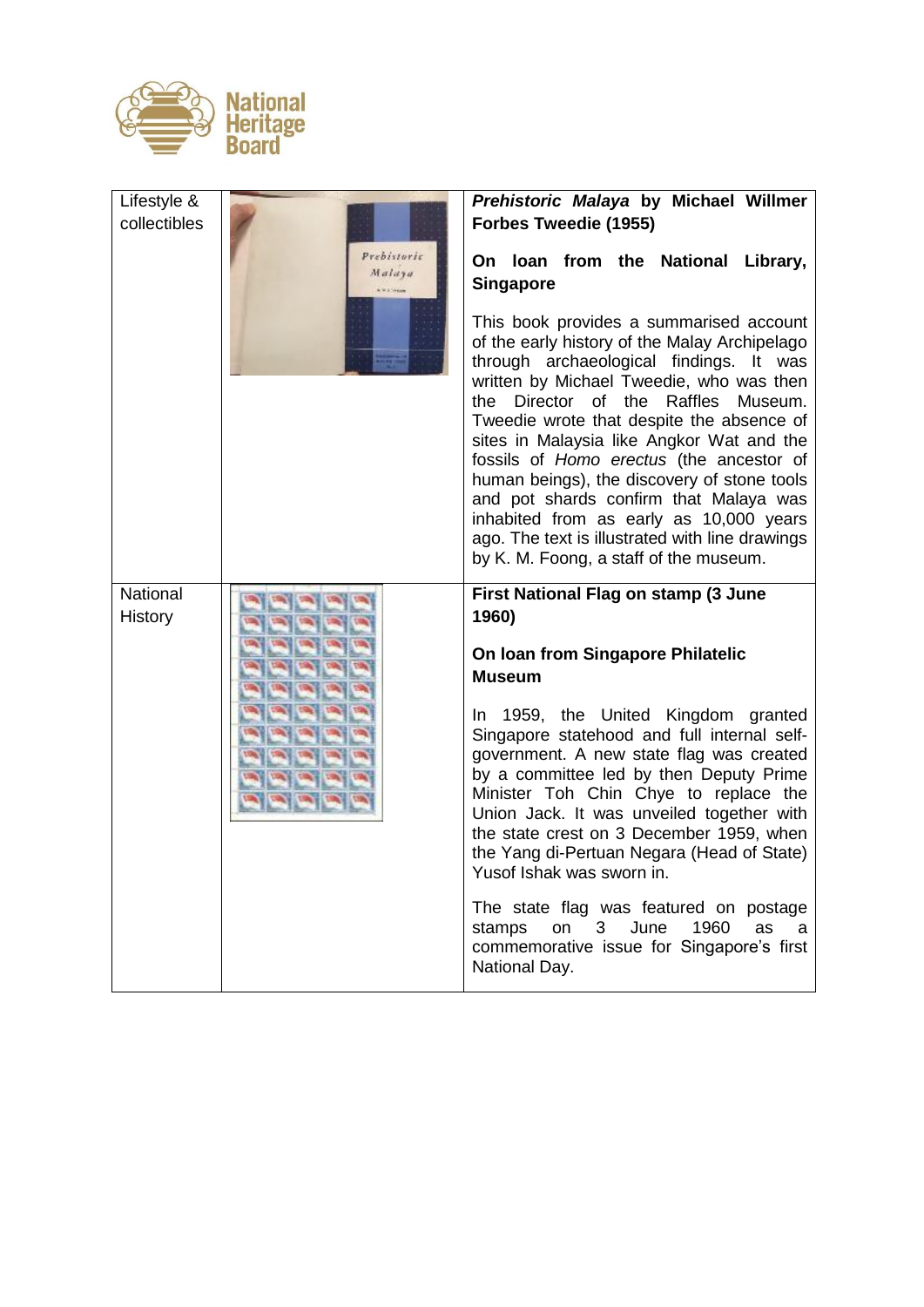

| Science &      |                                        | Musical tesla coil (2014)                                                                                                                                                                                                                                                                                                                                                                                                                                                                                                                                                                                                                                                                                                                                              |
|----------------|----------------------------------------|------------------------------------------------------------------------------------------------------------------------------------------------------------------------------------------------------------------------------------------------------------------------------------------------------------------------------------------------------------------------------------------------------------------------------------------------------------------------------------------------------------------------------------------------------------------------------------------------------------------------------------------------------------------------------------------------------------------------------------------------------------------------|
| Innovation     |                                        | On Ioan from Science Centre Singapore<br>Inspired by the Science Centre's signature<br>tesla coil performance, which featured daily<br>in its atrium since 2004, budding local<br>engineer Gao Guangyan designed and built<br>this musical tesla coil for the Science Centre<br>in 2014. This marked the start of an ongoing<br>relationship<br>between<br>Gao<br>and<br>the<br>institution. It also inspired him to continue<br>pursuing building coils and other science-<br>related projects even after he graduated<br>from university.<br>Gao built a larger musical tesla coil for the<br>Science Centre in 2015, which can create<br>sparks more than three metres in length. It<br>plays tunes such as "We Are<br>also<br>Singapore" and the Super Mario video |
|                |                                        | game theme.                                                                                                                                                                                                                                                                                                                                                                                                                                                                                                                                                                                                                                                                                                                                                            |
| National       |                                        | <b>Bilingual street signage (1980s)</b>                                                                                                                                                                                                                                                                                                                                                                                                                                                                                                                                                                                                                                                                                                                                |
| <b>History</b> | <b>SHE 100 4019</b><br><b>SERANGOC</b> | On loan from the Land Transport Gallery                                                                                                                                                                                                                                                                                                                                                                                                                                                                                                                                                                                                                                                                                                                                |
|                |                                        | In the 1990s, road names and signage in<br>historic districts such as Chinatown, Little<br>India and Geylang Serai were printed in<br>English and other languages, incorporating<br>unique ethnic motifs such as the pagoda<br>along Kreta Ayer Road or the lotus flower in<br>Serangoon as a way to underline the<br>multiracialism of Singapore. These bilingual<br>street signage were eventually replaced by<br>a standardised green reflective signage<br>commonly seen on the streets after 2003.                                                                                                                                                                                                                                                                |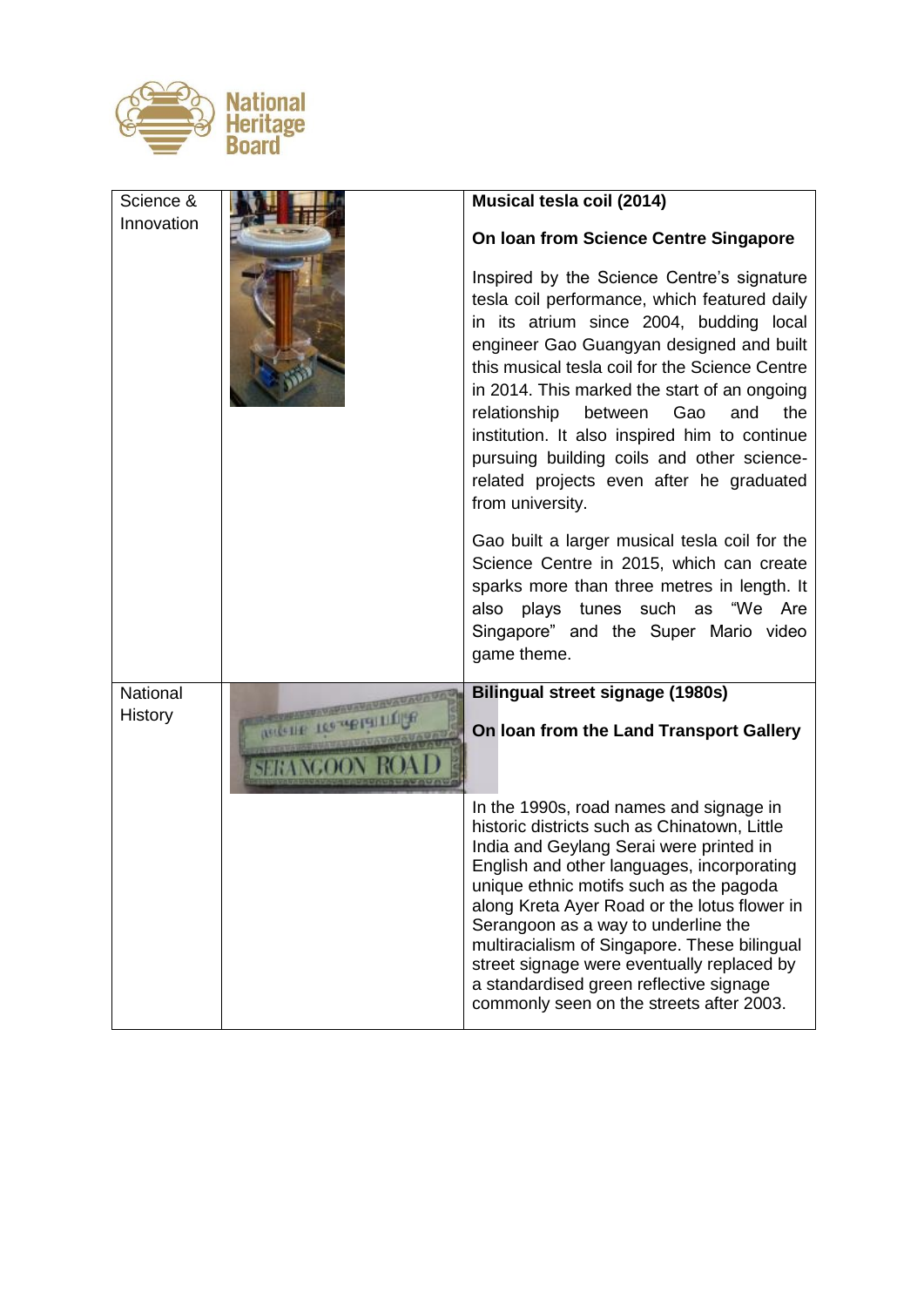

### **LIST OF PARTICIPATING MR MEMBERS IN THE EXHIBITION**

**ANNEX B**

- Army Museum of Singapore
- Chinese Heritage Centre
- Eurasian Heritage Centre
- Land Transport Gallery
- Malay Heritage Centre
- MINT Museum of Toys
- National Library Singapore
- NUS Museum
- Police Heritage Centre
- Science Centre Singapore
- Singapore Art Museum
- Singapore Philatelic Museum
- Singapore Sports Museum
- The Changi Museum
- The Intan
- Woodbridge Museum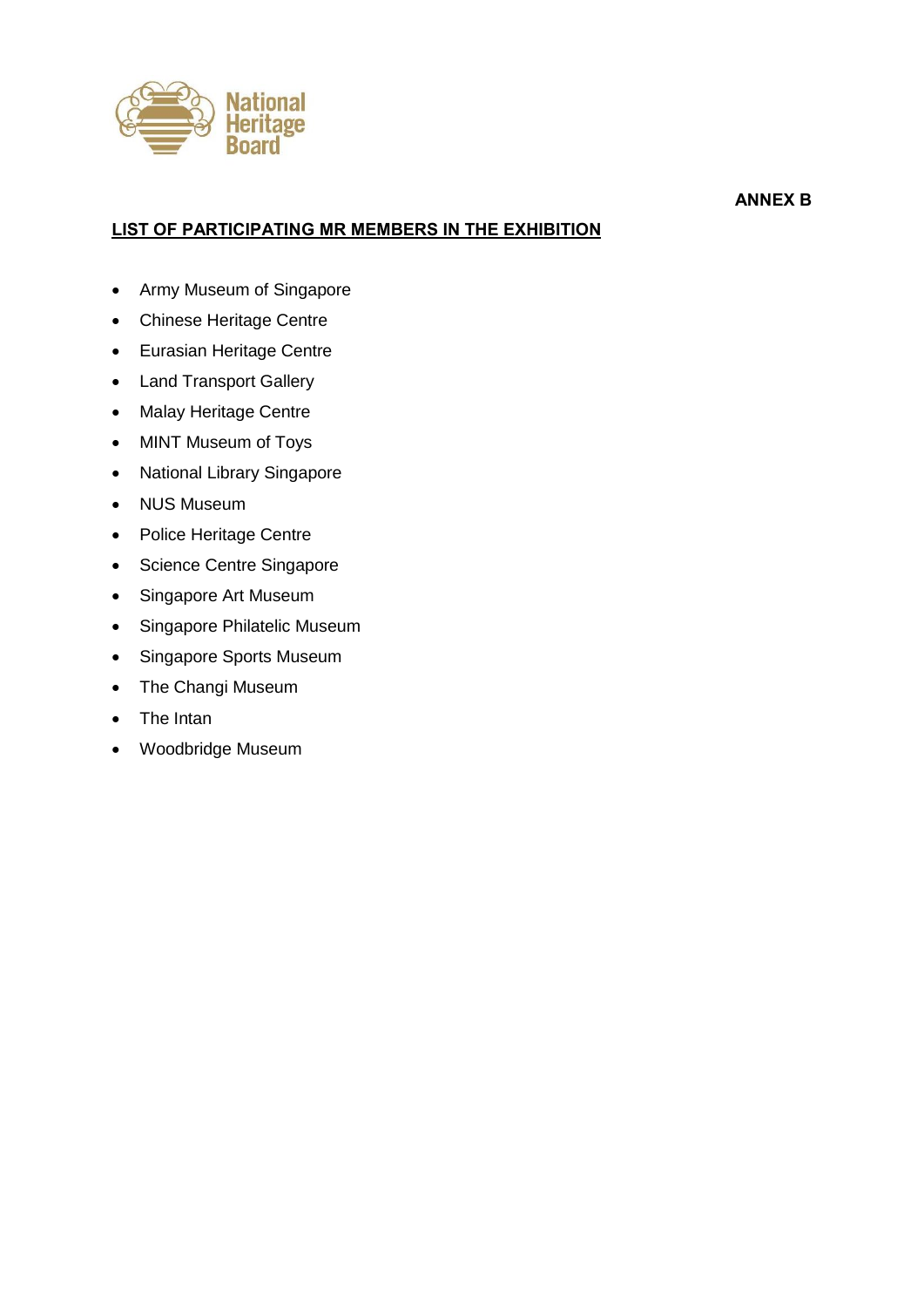

## **ANNEX C**

### **LIST OF MR MUSEUMS AND CATEGORIES**

| Category       | MR Museums under the category                                 |
|----------------|---------------------------------------------------------------|
| Art            | Art Retreat Museum<br>1.                                      |
|                | National University of Singapore (NUS) Museum<br>2.           |
|                | 3. Baba House                                                 |
|                | Singapore Art Museum<br>4.                                    |
|                | 5. Tan Swie Hian Museum                                       |
|                | Singapore Tyler Print Institute<br>6.                         |
|                | 7. National Gallery, Singapore                                |
| Culture &      | <b>Asian Civilisations Museum</b><br>$1_{-}$                  |
| Community      | 2. Chinatown Heritage Centre                                  |
|                | 3. Chinese Heritage Centre                                    |
|                | 4. Eurasian Heritage Centre                                   |
|                | 5. Fuk Tak Chi Museum                                         |
|                | 6. Gan Heritage Centre                                        |
|                | 7. Indian Heritage Centre                                     |
|                | 8. Malay Heritage Centre                                      |
|                | 9. Ngee Ann Cultural Centre                                   |
|                | 10. Peranakan Museum                                          |
|                | 11. Sun Yat Sen Nanyang Memorial Hall                         |
|                | 12. The Intan                                                 |
| Defence        | Army Museum of Singapore<br>1.                                |
|                | 2. Battlebox                                                  |
|                | Civil Defence Heritage Gallery<br>3.                          |
|                | 4. Fort Siloso                                                |
|                | 5. Home Team Gallery                                          |
|                | 6. Memories at Old Ford Factory                               |
|                | 7. Police Heritage Centre                                     |
|                | 8. Reflections at Bukit Chandu                                |
|                | 9. Republic of Singapore Air Force Museum                     |
|                | 10. Republic of Singapore Navy Museum                         |
|                | 11. Singapore Discovery Centre                                |
|                | 12. The Changi Museum                                         |
| Healthcare     | HealthZone<br>1.                                              |
|                | National Healthcare Group (NHG) Polyclinics' Gallery of<br>2. |
|                | <b>Memories</b>                                               |
|                | Tan Tock Seng Hospital's Heritage Museum<br>3.                |
|                | The Singapore General Hospital (SGH) Museum<br>4.             |
|                | Woodbridge Museum<br>5.                                       |
| Lifestyles and | <b>National Library Singapore</b><br>1.                       |
| Collectibles   | <b>MINT Museum of Toys</b><br>2.                              |
|                | 3. Red Dot Design Museum                                      |